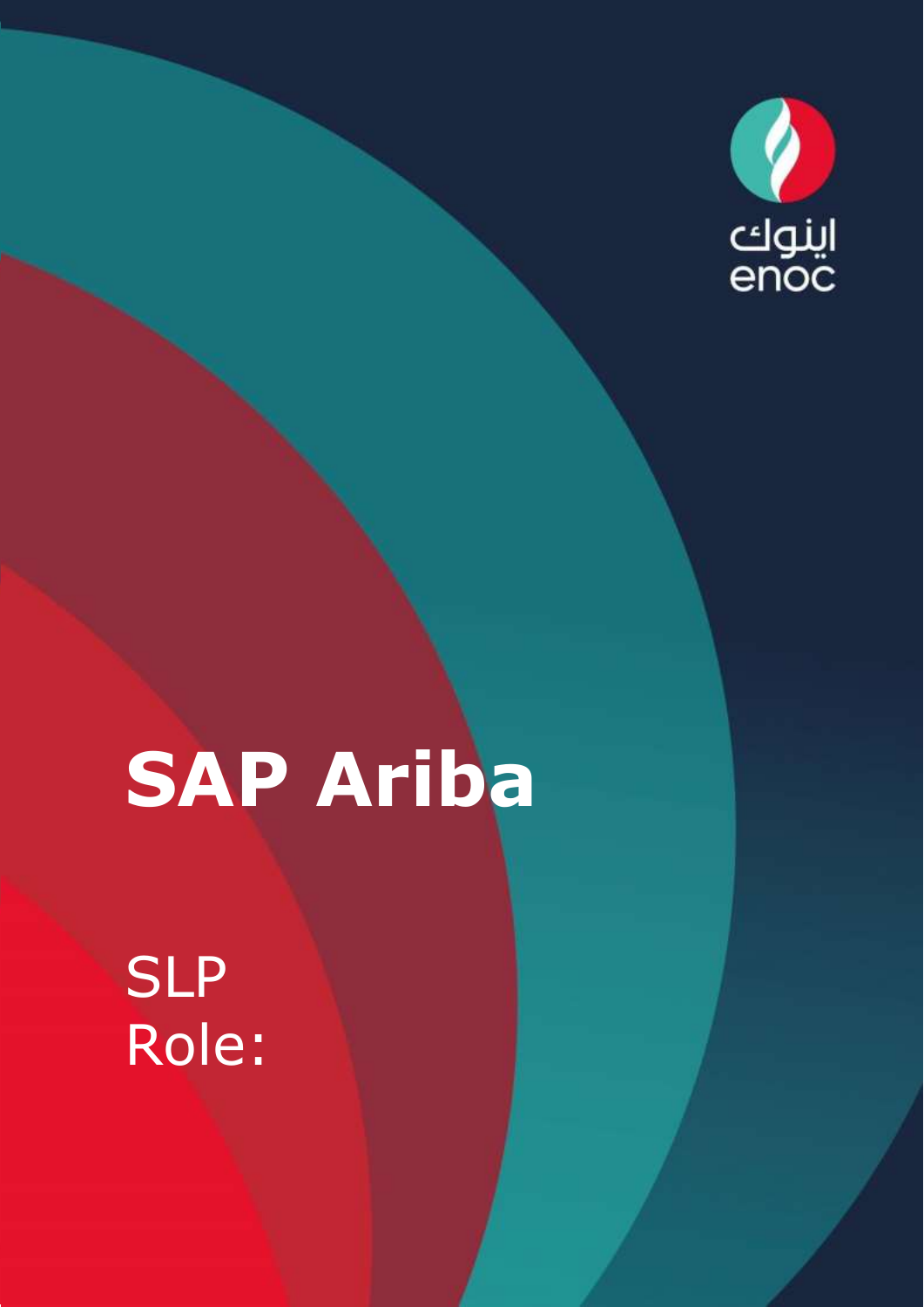

#### **Table of Contents**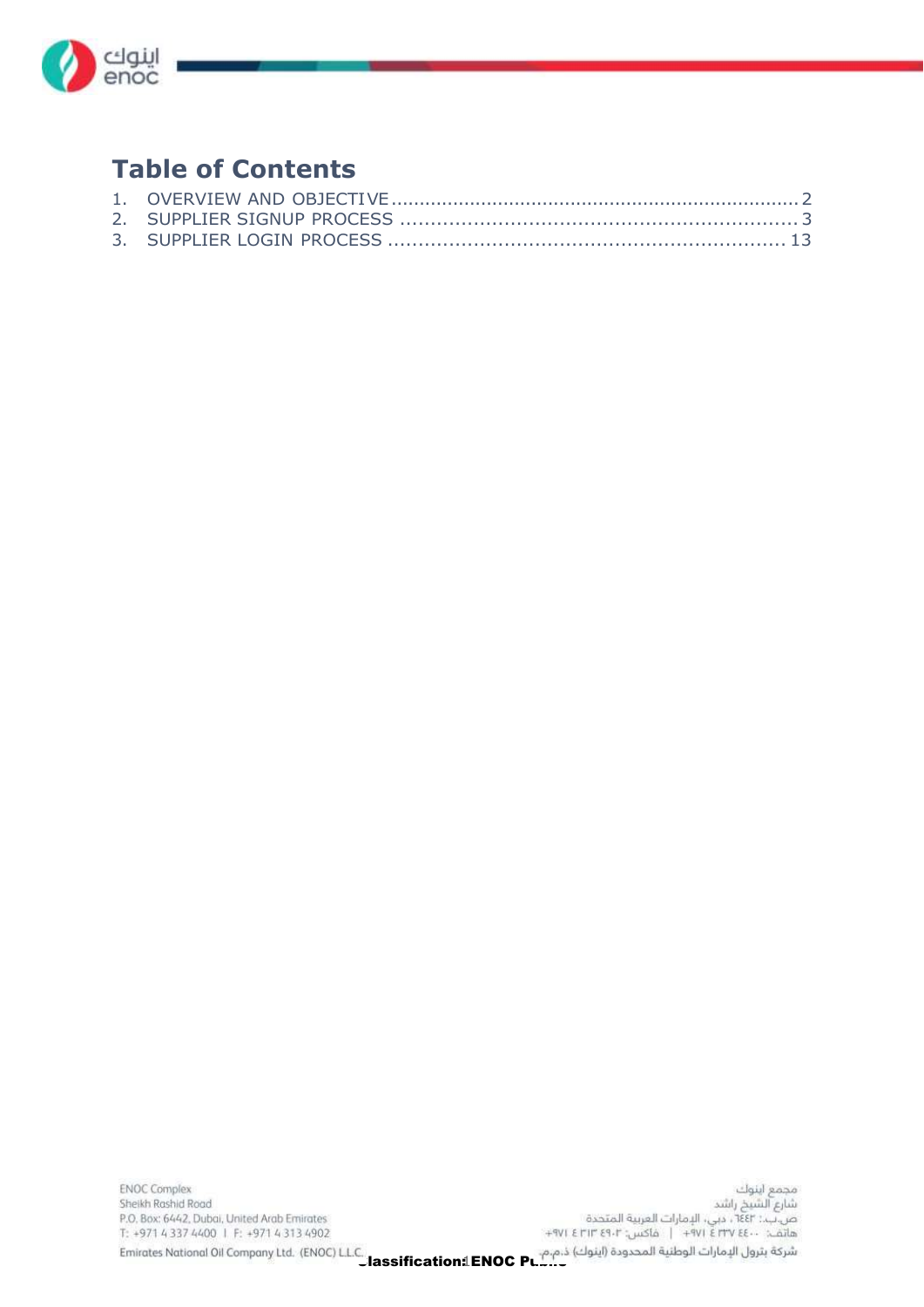

#### **1. Overview and Objective**

This course is designed to provide a guidance on Supplier Signup & Login Process.

At the end of this module, you will learn

- Supplier Signup Process.
- Supplier Login Process.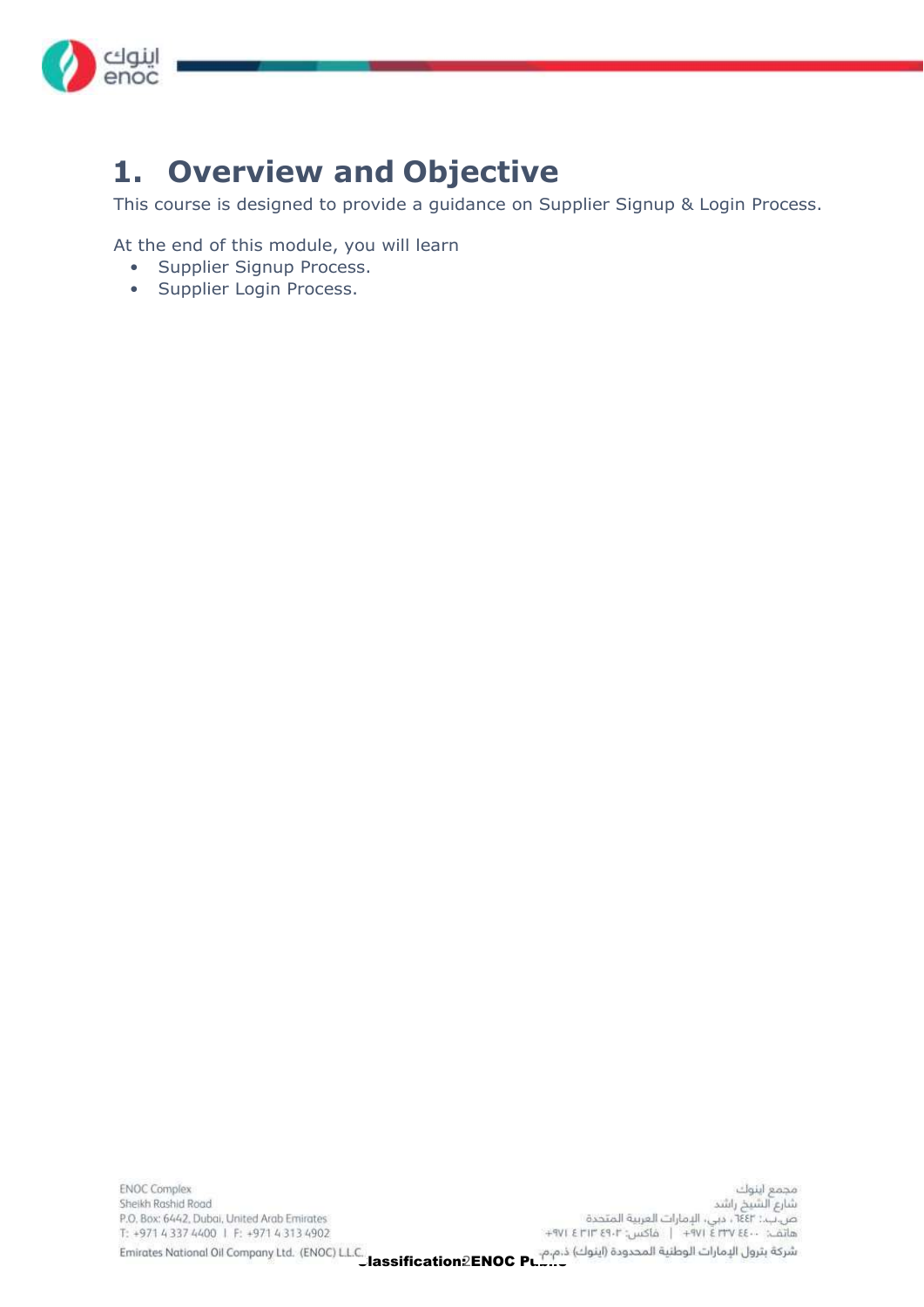

### **2. Supplier Signup Process**



Jassification3ENOC Public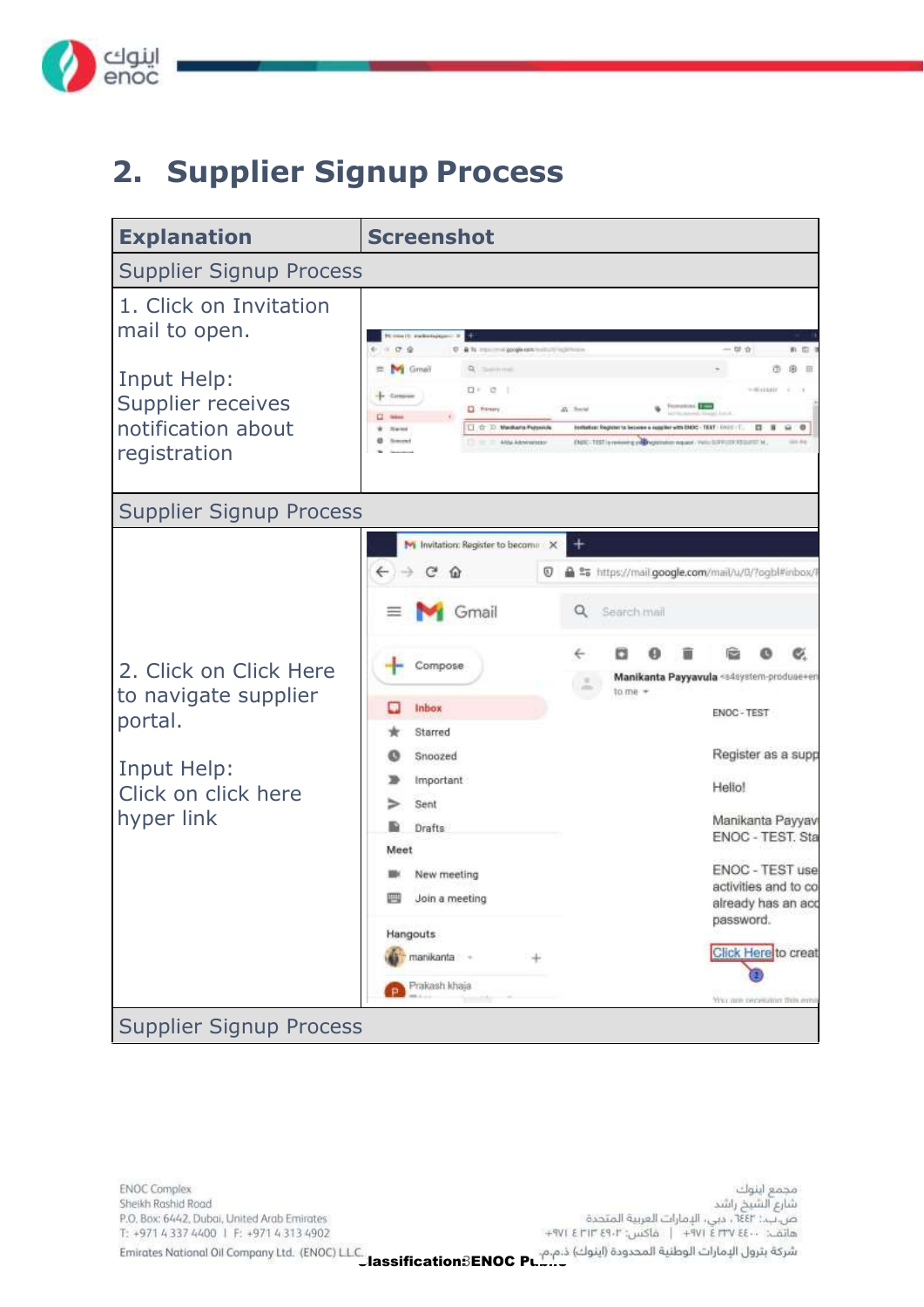

| <b>Explanation</b>                                                                          | <b>Screenshot</b>                                                                                                                                                                                                                                                                                                                                                                                                                                                                                                                                                                                    |                                                                                       |                 |         |                  |
|---------------------------------------------------------------------------------------------|------------------------------------------------------------------------------------------------------------------------------------------------------------------------------------------------------------------------------------------------------------------------------------------------------------------------------------------------------------------------------------------------------------------------------------------------------------------------------------------------------------------------------------------------------------------------------------------------------|---------------------------------------------------------------------------------------|-----------------|---------|------------------|
| 3. Click on Sign up.<br>Input Help:<br>Supplier new to Ariba<br>Network click on sign<br>up | or Allia Grenolds<br>(1) Installation the ground for bankware<br>$\rightarrow$<br>Œ.<br>$\omega$<br>Arisa Proposals and Germionwine<br>Welcome, MANUAL SUPPLIER<br>Have a question? Citch have to see a Guide Start guide.<br>Sign up as a supplier with Benkeles National Oil Company - TEST on SAP Artist<br>Birlistes Awaixial Oli Compley - TEST york SAF All to in menup pictureners activities.<br>Create an SAP Altha supplier account and insisian your importer to produce test activities regulated by Eminetes National OE Company - TEST.<br><b>Altrick Local on Armida's Concerning</b> | C & Handletter #Bacon Form particulate Charlash                                       |                 | Signale | $- 58.0$         |
| <b>Supplier Signup Process</b>                                                              |                                                                                                                                                                                                                                                                                                                                                                                                                                                                                                                                                                                                      |                                                                                       |                 |         |                  |
|                                                                                             | <sup>14</sup> Imitation: Register to become X<br>$\leftarrow$ $\rightarrow$ $C$ $\Omega$<br>o                                                                                                                                                                                                                                                                                                                                                                                                                                                                                                        | - Ariba Sourcing<br>https://service.ariba.com/Register.aw/124988040/aw?awh=r8awssl    | ×               |         |                  |
| 4. Fill City.                                                                               | Company Name. <sup>4</sup>                                                                                                                                                                                                                                                                                                                                                                                                                                                                                                                                                                           | SUPPLIER REQUEST MANUAL                                                               |                 |         |                  |
|                                                                                             | Country/Region:*                                                                                                                                                                                                                                                                                                                                                                                                                                                                                                                                                                                     | India (IND)                                                                           |                 |         | Fу<br>erts<br>mo |
| Input Help:<br>Fill * mandatory fields                                                      | Address:*                                                                                                                                                                                                                                                                                                                                                                                                                                                                                                                                                                                            | <b>Jyne Road</b>                                                                      |                 |         | йk               |
|                                                                                             |                                                                                                                                                                                                                                                                                                                                                                                                                                                                                                                                                                                                      | Line 2<br>Line 3                                                                      |                 |         |                  |
|                                                                                             | City                                                                                                                                                                                                                                                                                                                                                                                                                                                                                                                                                                                                 |                                                                                       |                 |         |                  |
|                                                                                             | 5tate:+                                                                                                                                                                                                                                                                                                                                                                                                                                                                                                                                                                                              | Kerate [IN-KL]                                                                        |                 |         |                  |
| <b>Supplier Signup Process</b>                                                              |                                                                                                                                                                                                                                                                                                                                                                                                                                                                                                                                                                                                      |                                                                                       |                 |         |                  |
|                                                                                             | <sup>p-4</sup> Invitation: Register to become X<br>$\leftarrow$ $\rightarrow$ $\alpha$ $\alpha$<br>User account information                                                                                                                                                                                                                                                                                                                                                                                                                                                                          | Ariba Sourcing<br>D A => https://service.ariba.com/Register.aw/124968040/aw/awls=r8uw |                 |         |                  |
| 5. Fill Username.                                                                           | Namé:*                                                                                                                                                                                                                                                                                                                                                                                                                                                                                                                                                                                               | MANUAL                                                                                | <b>SUPPLIER</b> |         |                  |
|                                                                                             | Email: <sup>4</sup>                                                                                                                                                                                                                                                                                                                                                                                                                                                                                                                                                                                  | <b>Parkers</b>                                                                        |                 |         |                  |
|                                                                                             |                                                                                                                                                                                                                                                                                                                                                                                                                                                                                                                                                                                                      | Use my email as my usemame.<br>Emvalid usemame format                                 |                 |         |                  |
|                                                                                             | Usemame:"                                                                                                                                                                                                                                                                                                                                                                                                                                                                                                                                                                                            | mankantapayyavula@gmail.com                                                           |                 |         |                  |
|                                                                                             | Password:"                                                                                                                                                                                                                                                                                                                                                                                                                                                                                                                                                                                           | ********                                                                              |                 |         |                  |
| <b>Supplier Signup Process</b>                                                              |                                                                                                                                                                                                                                                                                                                                                                                                                                                                                                                                                                                                      |                                                                                       |                 |         |                  |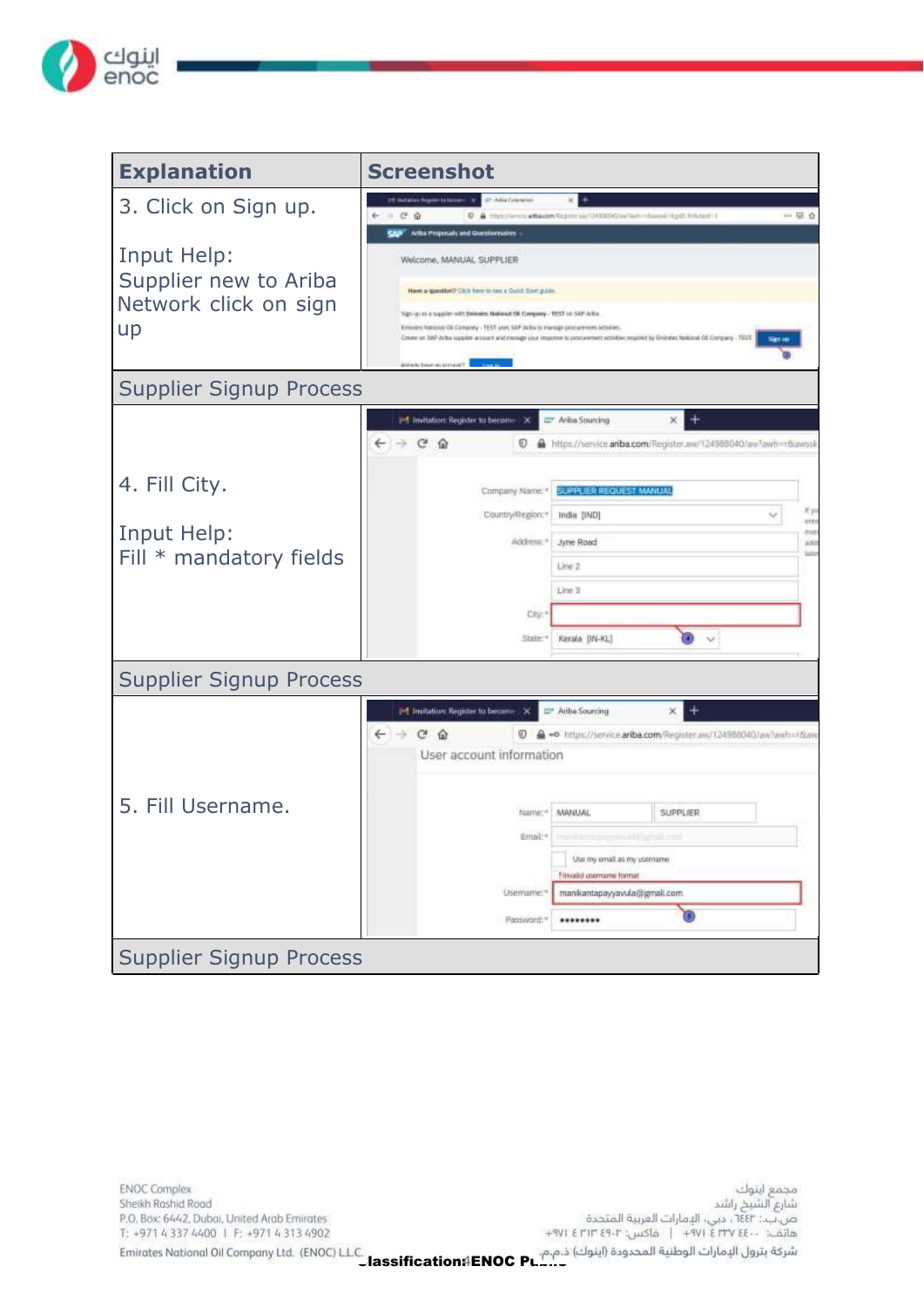

| <b>Explanation</b>             | <b>Screenshot</b>                                                   |                                                                                                                                                                                                                               |
|--------------------------------|---------------------------------------------------------------------|-------------------------------------------------------------------------------------------------------------------------------------------------------------------------------------------------------------------------------|
|                                | <sup>1</sup> Imitation: Register to become X                        | T Ariba Sounding                                                                                                                                                                                                              |
|                                | $\leftarrow$ $\rightarrow$<br>$C$ $\Omega$<br>o                     | wo https://service.ariba.com/Register.aw/124968040/aw?awft=r8/aw                                                                                                                                                              |
|                                | Postal Code: 4 923945                                               |                                                                                                                                                                                                                               |
|                                | User account information                                            |                                                                                                                                                                                                                               |
| 6. Fill Password.              | Nome:*                                                              | MANUAL<br><b>SUPPLIER</b>                                                                                                                                                                                                     |
|                                | Email:*                                                             |                                                                                                                                                                                                                               |
|                                |                                                                     | Use my email as my usemame                                                                                                                                                                                                    |
|                                | Username:*<br>puseed                                                |                                                                                                                                                                                                                               |
|                                | Password:*<br>***********                                           |                                                                                                                                                                                                                               |
|                                |                                                                     | Repeat Password                                                                                                                                                                                                               |
|                                | Language:                                                           | English                                                                                                                                                                                                                       |
| <b>Supplier Signup Process</b> |                                                                     |                                                                                                                                                                                                                               |
|                                | Arthur Scientiston<br>(4) Installate Report to b                    | u                                                                                                                                                                                                                             |
|                                | $6 - 0.9$<br>Đ.<br>造                                                | HE RELEVANSION AFEALOON THERE AND LEARNED REPAIRING - Channel - Could Are<br>ass.                                                                                                                                             |
| 7. Click on Browse for         | English<br>Linguage                                                 | We confidently militarizes. File is<br>×.<br>Minestrial years in a                                                                                                                                                            |
| <b>Product and Service</b>     | Environment (conferencementally note)                               | The convention and construction of the con-<br>through AUDA Hamson, Thusseal entities in<br>muslate-Letturan/Avaluation/<br>clopp a distribution interesting the<br>towall politician limit. You can change ship<br>staffons. |
| Categories.                    | Tell us more about your business                                    |                                                                                                                                                                                                                               |
|                                | Product and Service Comprons * . Exter Product and herece Comprises | <b>Febt</b>                                                                                                                                                                                                                   |
|                                | libip on or Service Lacations + : Enter Ship on an Service Location | Askt<br><b>Blanch</b>                                                                                                                                                                                                         |
| <b>Supplier Signup Process</b> |                                                                     |                                                                                                                                                                                                                               |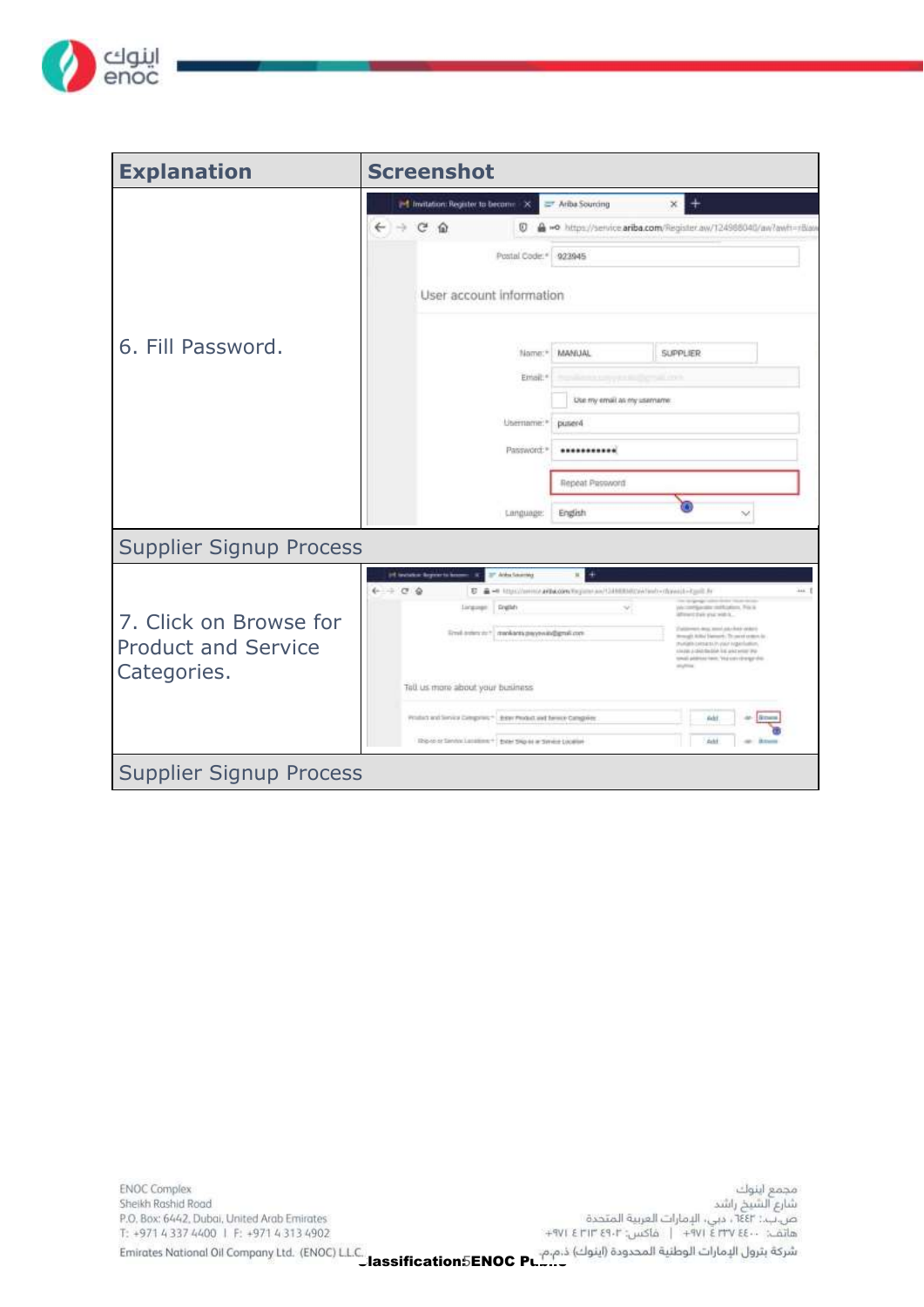

| <b>Explanation</b>                                            | <b>Screenshot</b>                                                                                                                                                                                         |  |
|---------------------------------------------------------------|-----------------------------------------------------------------------------------------------------------------------------------------------------------------------------------------------------------|--|
|                                                               | <b>M</b> Invitation: Register to become $\in$ $\times$<br>say Ar                                                                                                                                          |  |
|                                                               | $\leftarrow$<br>C ଜ<br>v<br>$\pi$ O                                                                                                                                                                       |  |
|                                                               | <b>Ariba Proposals and Questionr</b><br><b>SAP</b>                                                                                                                                                        |  |
|                                                               | <b>Product and Service Category</b>                                                                                                                                                                       |  |
| 8. Click on Agricultural<br>& Fishing machinery to<br>expand. | Search<br><b>Browse</b>                                                                                                                                                                                   |  |
|                                                               | Click the product and service category you<br>changes.                                                                                                                                                    |  |
|                                                               | <b>Browse Product and Service Ca</b>                                                                                                                                                                      |  |
|                                                               | Agricultural & Fishing Machinery >                                                                                                                                                                        |  |
|                                                               | Agricultural & Fishing Services >                                                                                                                                                                         |  |
|                                                               | Apparel, Luggage & Personal Care >                                                                                                                                                                        |  |
| <b>Supplier Signup Process</b>                                |                                                                                                                                                                                                           |  |
|                                                               | - Ariba Sourcing<br>M. Invitation: Register to become: X<br>$\leftrightarrow$ $\rightarrow$ $\circ$ $\circ$<br>- + https://service.ariba.com/Register.aw/124988040/awi<br>⊕                               |  |
| 9. Click on Agricultural                                      | Ariba Proposals and Questionnaires<br>Product and Service Category Selection                                                                                                                              |  |
| Forestry and                                                  | Search<br>Browse                                                                                                                                                                                          |  |
| Landscaping<br>Equipment to expand.                           | Click the product and service category you want to add and click the + icon. Lower-level product an<br>changes.                                                                                           |  |
|                                                               | Browse Product and Service Categories Didn't find what you were looking for? Try                                                                                                                          |  |
|                                                               | Agricultural & Fishing Machinery<br>Agricultural, Forestry and Landscaping<br>Equipment ><br>Agricultural & Fishing Services ><br>Fishing & Aquaculture > proment ><br>Apparel, Luggage & Personal Care > |  |
| <b>Supplier Signup Process</b>                                |                                                                                                                                                                                                           |  |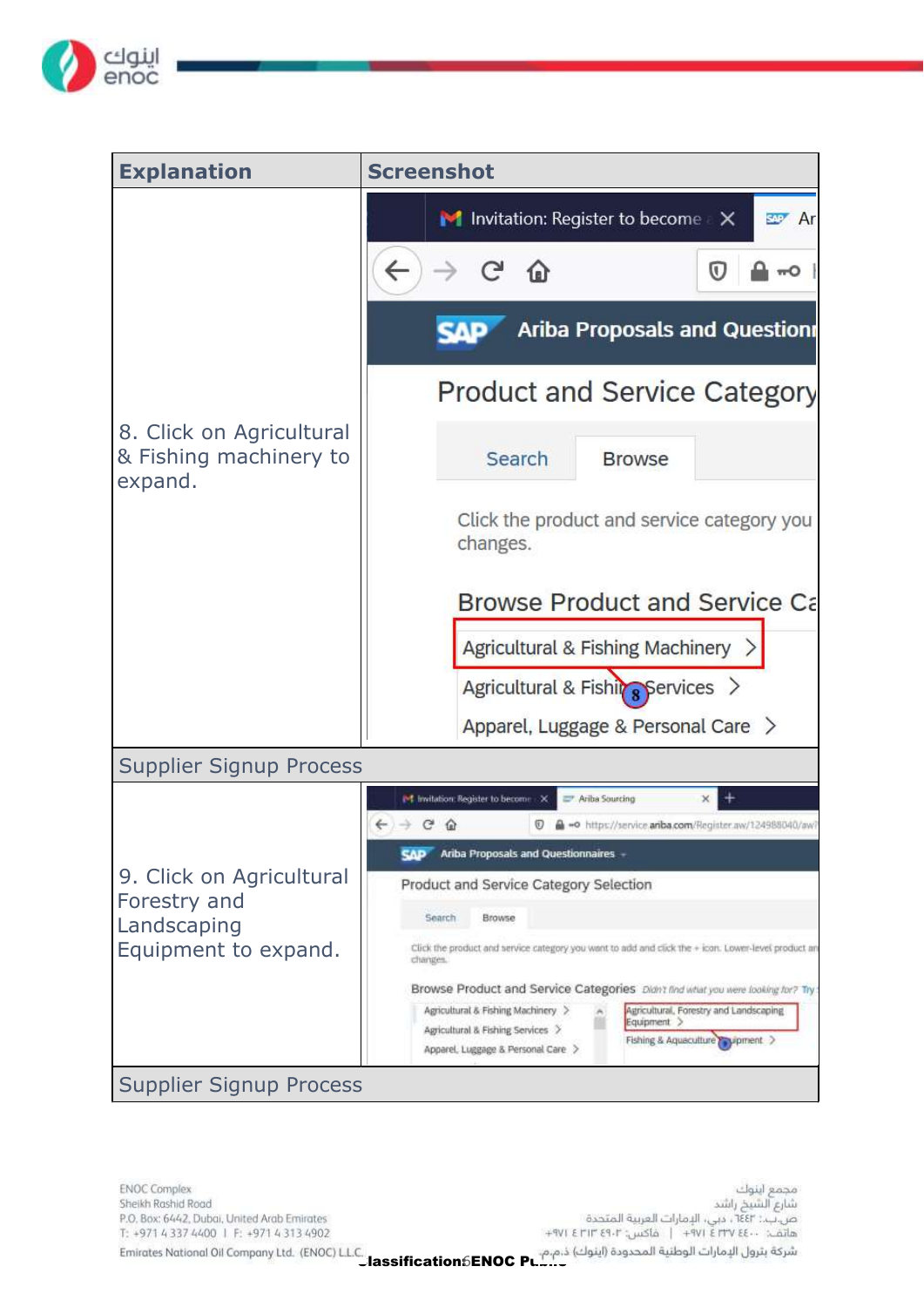

| <b>Explanation</b>                                                                                       | <b>Screenshot</b>                                                                                                                                                                                                                                                                                                                                                                                                                                                                                                                                                                                                                                                                                                                                                                                                                                                                                                                                                                                                    |
|----------------------------------------------------------------------------------------------------------|----------------------------------------------------------------------------------------------------------------------------------------------------------------------------------------------------------------------------------------------------------------------------------------------------------------------------------------------------------------------------------------------------------------------------------------------------------------------------------------------------------------------------------------------------------------------------------------------------------------------------------------------------------------------------------------------------------------------------------------------------------------------------------------------------------------------------------------------------------------------------------------------------------------------------------------------------------------------------------------------------------------------|
| 10. Click on Add icon<br>to select Agricultural<br>machinery for cleaning<br>and sorting and<br>grading. | IFF Installation Register to beat<br>EP Arka Sources<br>$\leftarrow$ $\rightarrow$ $\alpha$ $\alpha$<br>1 A <> fmp.clervizoada.com/Finime.au/Sim0004lt/web=chaves-rigid_luttil<br>SAP <sup>1</sup><br>Arita Proposals and Questionnairm.<br>Product and Service Category Selection<br>literate<br>Seattre<br>Click the product and interest company you won't bired data the + scan. Lower level product and termine companys are displayed after you click in product in<br>chiorates.<br>Browse Product and Service Categories - burntschate parameterize for Ty leasthe<br>Agricultural is Finling Machinery 2<br>Agricultural, investig with Lendscoping<br>Aploutual michinery for closing<br>Гадаревтг. ><br>and sering and grading. 5<br>Agricultural & Fieldog Services ><br>Aptolluratinathiney for<br>Firing & Aquisition Daigness  )<br>Apparel, Luggage & Personal Cent ><br>luvesing 3                                                                                                                  |
| <b>Supplier Signup Process</b>                                                                           |                                                                                                                                                                                                                                                                                                                                                                                                                                                                                                                                                                                                                                                                                                                                                                                                                                                                                                                                                                                                                      |
| 11. Click on Add icon<br>to select Agricultural<br>machinery for<br>harvesting.                          | of instatus feature to become. X.<br>IP Alla Souths<br>$\leftarrow$ $\circ$ $\circ$<br>10 全+ http://wvitra4bxoev1vjiimcw/12010000/w/wh-ibend-fizil.ftmd<br>Artha Proposals and Questionnaires -<br>CAD<br>Product and Service Category Selection<br><b>Search</b><br>Woute<br>CHE Pe project and series samply you went to add and click the + tom. Lywer-lead product and service samppeas are shalled after you slith a product a<br>changes.<br>Bruwse Product and Service Categories sterrited war you were looking for " by Sturdy -<br>Agricultural & Holeng Mechinery 3<br>Agricultural, Formity and Landscaping<br>igreatural machinery his clearing<br>Sagment ><br>and sorting and graving. ><br>Adrioxitural & Haning Services ><br>Fulling & Association Equipment 2<br>Agrestiani: reachinery for<br>Apparel, Lugguge & Personal Cere 7<br>havesing ><br>Agricultural mechinery for planting<br>Chermats 2<br>and sending 3                                                                             |
| <b>Supplier Signup Process</b>                                                                           |                                                                                                                                                                                                                                                                                                                                                                                                                                                                                                                                                                                                                                                                                                                                                                                                                                                                                                                                                                                                                      |
| 12. Click on OK.                                                                                         | AR, basketon Nepater et in<br>$-0.9$<br>$m \equiv \bar{\Omega}$<br>$0.4 - 0.$<br>arrest administration and<br>in a Vaport Christian<br>的 红 串<br>manger<br>Browne Postart and Service Categories matchmodulus constants to the best a<br>Agrostmast, Wolvery And Landscaping<br>agitivities is Foring Machinery 11<br>Aprication at studential for close<br>fills partial<br>and some and grants. 3<br><b>Walentehl 3</b><br>Agricultural a Halleng SAVIGAL 3<br>Appointed mainteen for<br>Fishing & Alexandrey Elephonese (3)<br>depoint, Luggage & Personal Date 13.<br>Iveredag .)<br>Determined 2<br>Apricational Insertimes for planning<br>and rending. It<br>Doving Superc 11<br>Aptulare italiens for sell<br>Dompset Harmont, Silliard S.<br>preparation 3<br>Aginatural promotive mediates<br>Corporation & Martinhams Selvines<br>asingamen )<br>Ny Selections (2)<br>rights are mailinny for hereining private<br>Sphort care maximely be shared good using and plating. Wend<br><b>Firmus</b><br>Calment |
| <b>Supplier Signup Process</b>                                                                           |                                                                                                                                                                                                                                                                                                                                                                                                                                                                                                                                                                                                                                                                                                                                                                                                                                                                                                                                                                                                                      |
| 13. Click on Browse for<br>Ship-to or Service<br>Locations.                                              | of Indane highly to beam<br>ET Atka housing<br>$\leftrightarrow$ $\times$ $\circ$<br>X)<br>٠<br>https://lervincariba.com/Registricals/12/00003002av/levin-riferensit-Rigid/ fr<br><b>Address</b><br>in copies too<br><b>Gradich</b><br>pay companies methodoles. This is<br>Lenguego <sup>1</sup><br>w<br>attent tut you set a.<br>Carlement Highland plu draft ceders<br>Email pressure 1.7<br>Fia preventativement sem<br>(Intra-gill, Al-Bag Statesco). This taked upolane in-<br>Hullyle created for paix regulations.<br>(mixed to distribution) list and enter than<br>productions have the tax trange tree<br>produces.<br>Tell un more about your business<br>Protect and forvite Campoorn." Dree Product and Service Categories<br>de-Britain<br><b>Jakit</b><br>Amountsvilley from: 1 Aprobations to the  2<br>This is to if Service Locations." Every Map to an Service Location<br>AzM<br>Tee III Quinest<br>Enter your Sempsing Tel: 42 Kentiled                                                        |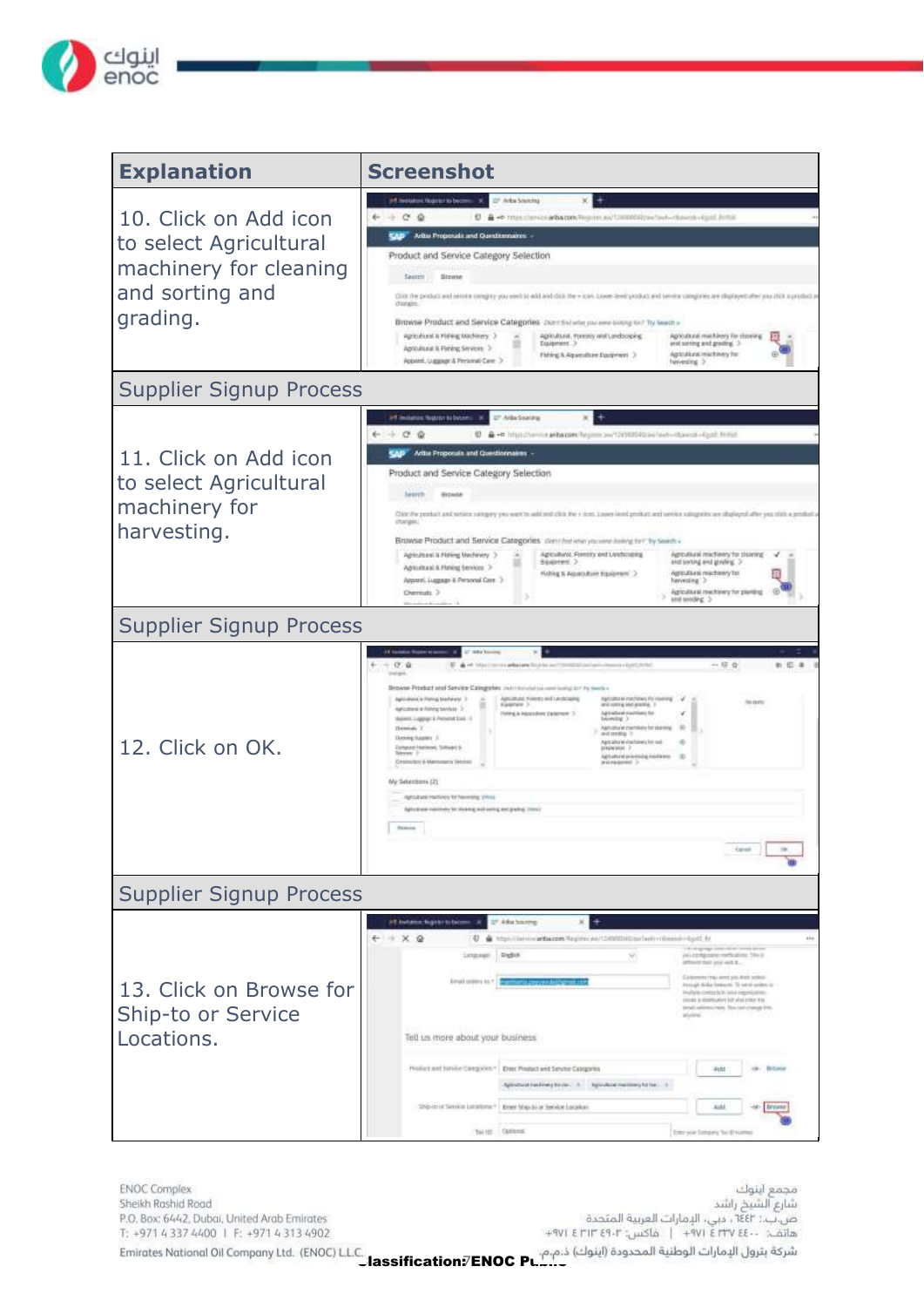

| <b>Explanation</b>                       | <b>Screenshot</b>                                        |
|------------------------------------------|----------------------------------------------------------|
| <b>Supplier Signup Process</b>           |                                                          |
|                                          | M Invitation: Register to becom<br>$\leftarrow$<br>$C$ a |
|                                          | <b>Ariba Proposals a</b><br><b>SAP</b>                   |
|                                          | Ship-to or Service L<br>Select the territories that your |
| 14. Click on Southern<br>Asia to expand. | Global<br>Select Ship-to or Servic                       |
|                                          | Click a country/region to ad                             |
|                                          | Northern Europe $\geq$                                   |
|                                          | Western Europe $\geq$                                    |
|                                          | Eastern Europe >                                         |
|                                          | Central Europe $\geq$                                    |
|                                          | Southern Asia                                            |
|                                          | Southeast $14 \text{ h}$ >                               |
|                                          | Eastern Asia $>$                                         |
| <b>Supplier Signup Process</b>           |                                                          |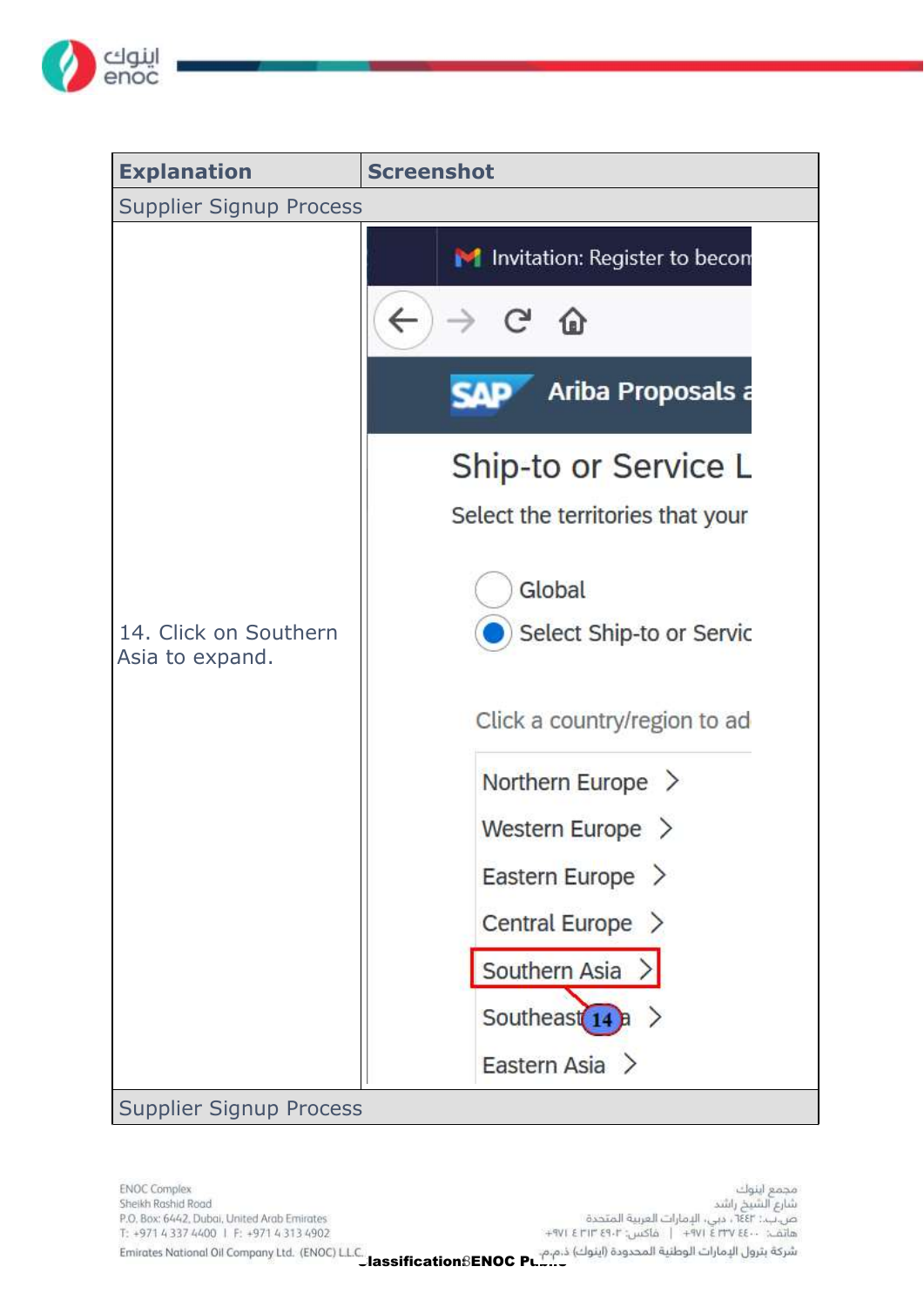

| <b>Explanation</b>                        | <b>Screenshot</b>                                                                                                                                                                                                                                                                                                                                                                                                                                                                                                                                                                                            |
|-------------------------------------------|--------------------------------------------------------------------------------------------------------------------------------------------------------------------------------------------------------------------------------------------------------------------------------------------------------------------------------------------------------------------------------------------------------------------------------------------------------------------------------------------------------------------------------------------------------------------------------------------------------------|
| 15. Click on Add icon<br>to select India. | infl. trechistory. Register to become 24<br>ar Arina Sourcing<br>$\epsilon \rightarrow c \cdot \rho$<br>C & tron (2white at hazon Tepster and 124981040 inclusively expected that first of<br>Ariba Proposals and Questionnaices<br><b>SAD</b><br>Ship-to or Service Location Selection<br>Select the territories that your company nerves. If your company offers global coverage, choose Global.<br>Global<br>Select Ship-to or Service Locations                                                                                                                                                          |
| <b>Supplier Signup Process</b>            | Click a soortryimgen to add and click the + issn. States or provinces are displayed ofter you click a countryingen. Click OK to save your chan<br>Alghamstan ><br>Northern Europe . 2<br>⊛<br>Bangudein 3<br>Wastern Europe 3<br>G)<br>Britten ><br>Eastern Europe<br>infa 3<br>Central Europe ><br>Malchess 2<br>Southern Asia. ><br>Myanmar 3<br>Southeast Asia - 3                                                                                                                                                                                                                                        |
|                                           | <b>34 benefice financial proper</b><br>27 Michael                                                                                                                                                                                                                                                                                                                                                                                                                                                                                                                                                            |
| 16. Click on OK.                          | $-0.9$<br>$-0.5$<br>热口者<br>U. A. Washington a basical finishing firms<br><b>Briefs digit John</b><br><b>Atha Projeture and Quickermaker</b><br>tap"<br>œ<br>Ship-to or Service Location Selection<br>looks) the termining that your company serves. A year company offers global coverage, checket blooks.<br><b>Jacket</b><br>The factory department for the company<br>TAK a resource agree on add over this doesn't food. If possible in presented and displayment that a possible in preventing on 1994 CM to summit the special<br>佳<br>idghammat 3<br>Debickment 5<br>\$1,819<br>o.<br>therapeatraly 3 |
|                                           | David departed. 3<br>世<br>Midali, F<br>The Carddones 3<br>India (3)<br><b>Kirkins Earns 3</b><br>ω<br>Glasburn, U<br>Weiser Gross 11<br>田<br><b>Magnesia C</b><br>Salero Rimeo 7<br>世<br>Novi 3<br><b>CHARLINGH T</b><br>m.<br>School College<br>trial distancing (d)<br>9 nm<br><b>Renigna</b><br>Déset.                                                                                                                                                                                                                                                                                                    |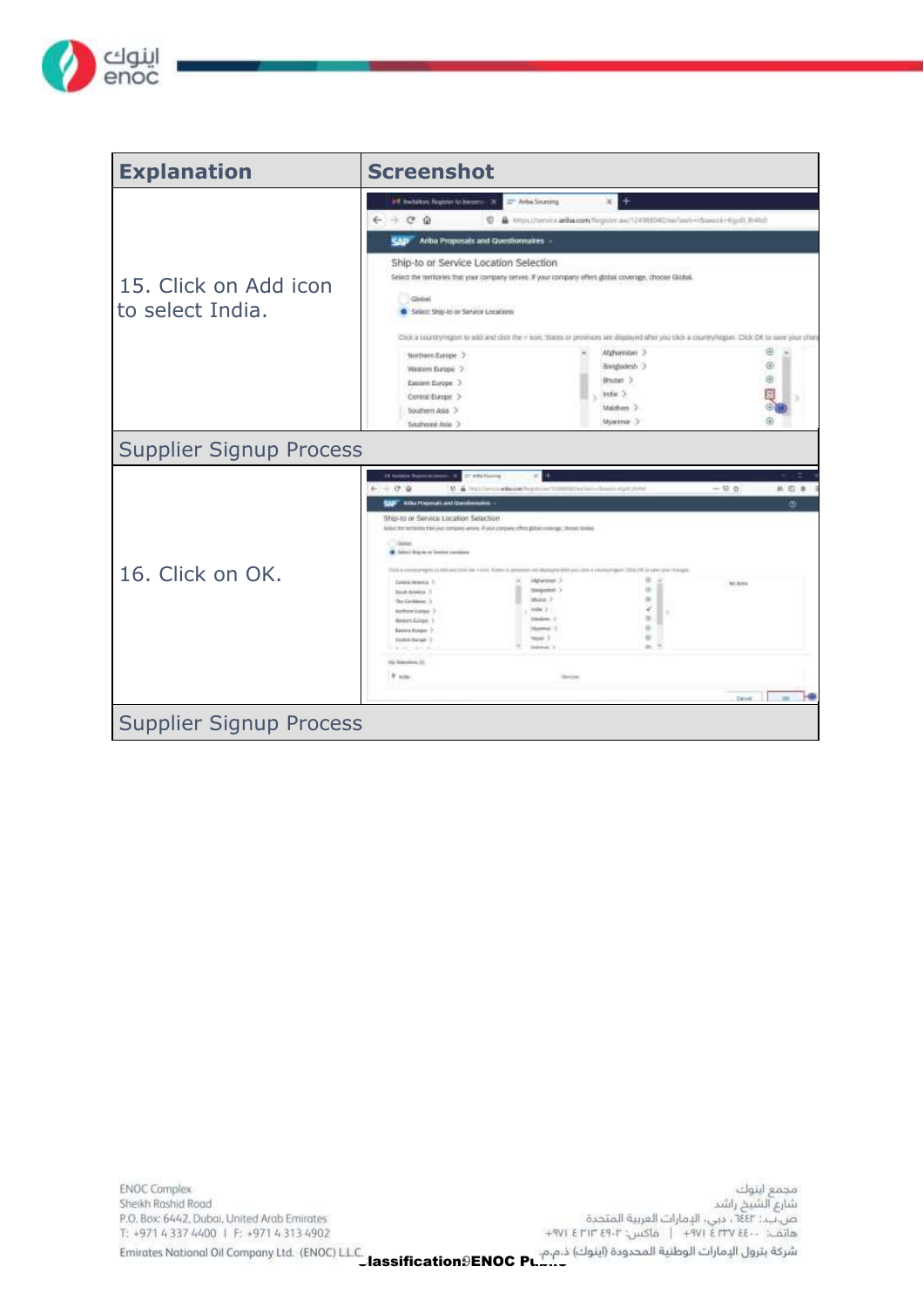

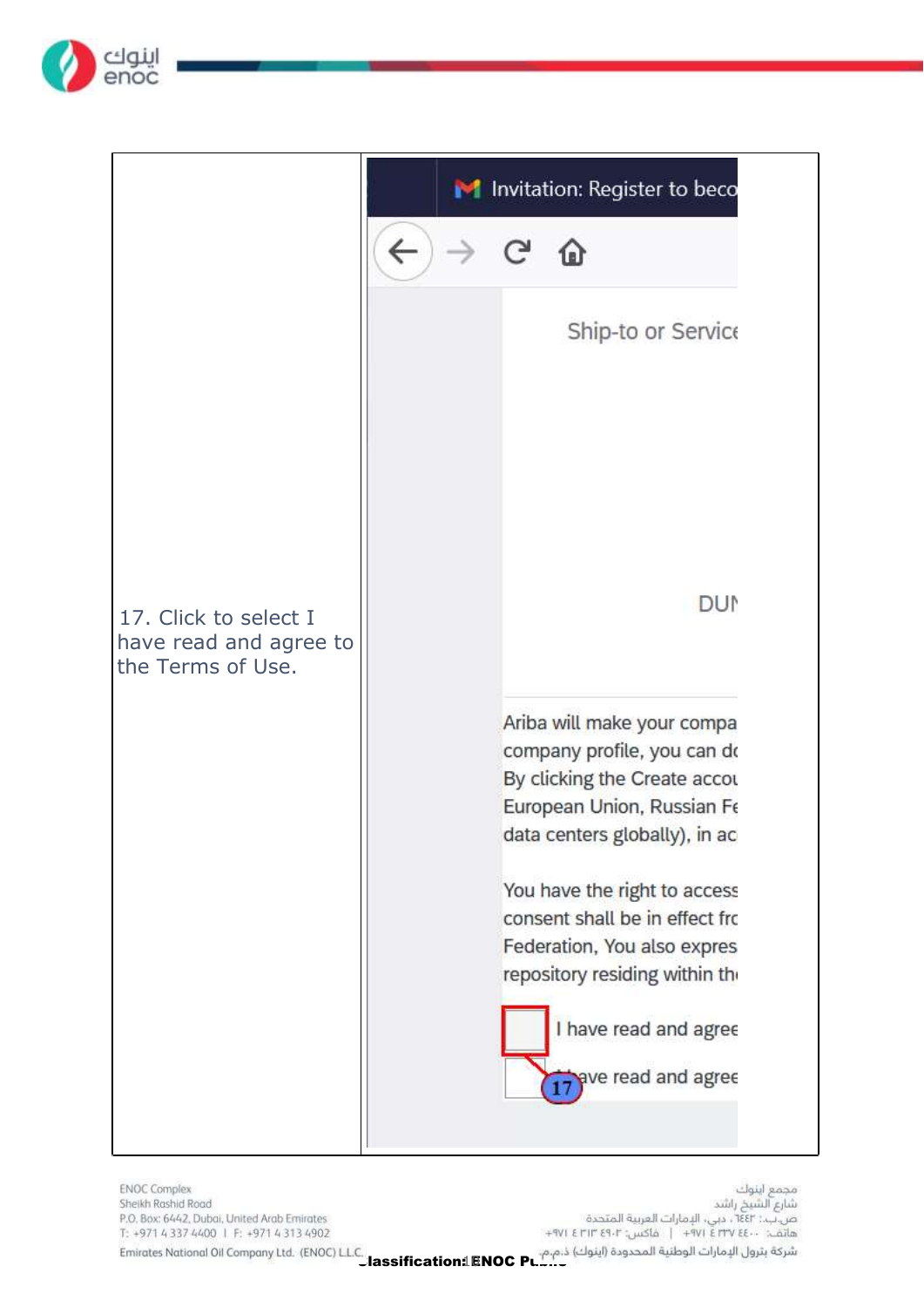

| <b>Explanation</b>                                                                     | <b>Screenshot</b>                                                                                                                                                                                                                                                                                                                                                                                                                      |
|----------------------------------------------------------------------------------------|----------------------------------------------------------------------------------------------------------------------------------------------------------------------------------------------------------------------------------------------------------------------------------------------------------------------------------------------------------------------------------------------------------------------------------------|
| <b>Supplier Signup Process</b>                                                         |                                                                                                                                                                                                                                                                                                                                                                                                                                        |
| 18. Click to select I<br>have read and agree to<br>the SAP Ariba Privacy<br>Statement. | M Invitation: Register to beco<br>$\leftarrow$<br>C<br>仚<br>Ship-to or Service<br>DUM<br>Ariba will make your compa<br>company profile, you can do<br>By clicking the Create accou<br>European Union, Russian Fe<br>data centers globally), in ac<br>You have the right to access<br>consent shall be in effect fro<br>Federation, You also expres<br>repository residing within the<br>I have read and agree<br>I have read and agree |
| <b>Supplier Signup Process</b>                                                         |                                                                                                                                                                                                                                                                                                                                                                                                                                        |

تشركة بترول الإمارات الوطنية المحدودة (اينوك) ذ.م.م.<br>— Lassification:LENOC Public 12 - Alexies Nation: ENOC Public 1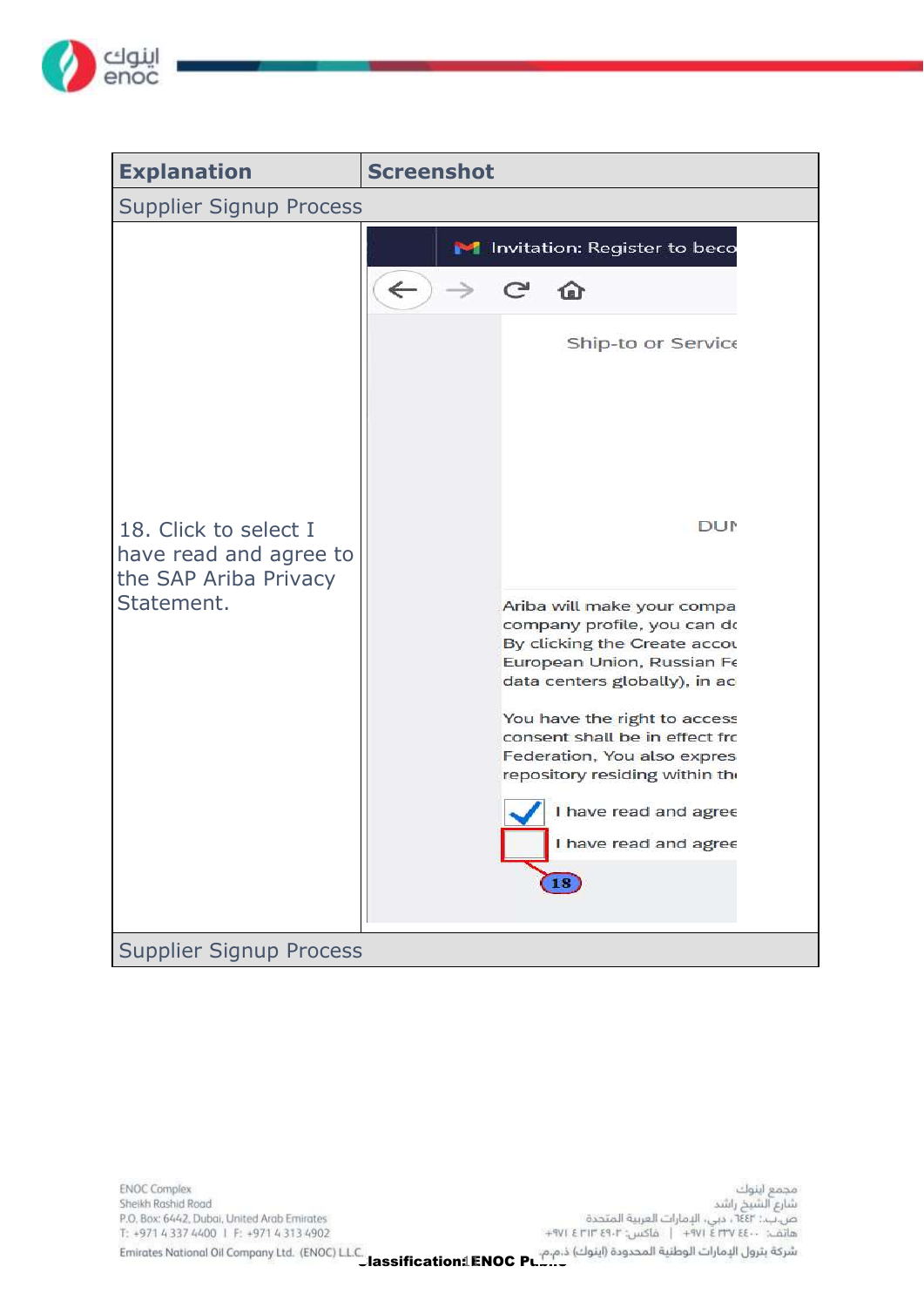

| <b>Explanation</b>                                           | <b>Screenshot</b>                                                                                                                                                                                                                                                                                                                                                                                                                                                                                                                                                                                                                                                                                                                                                                       |                             |  |  |
|--------------------------------------------------------------|-----------------------------------------------------------------------------------------------------------------------------------------------------------------------------------------------------------------------------------------------------------------------------------------------------------------------------------------------------------------------------------------------------------------------------------------------------------------------------------------------------------------------------------------------------------------------------------------------------------------------------------------------------------------------------------------------------------------------------------------------------------------------------------------|-----------------------------|--|--|
|                                                              | of automotive information.<br>27 Adamsed                                                                                                                                                                                                                                                                                                                                                                                                                                                                                                                                                                                                                                                                                                                                                |                             |  |  |
|                                                              | $+ 0.09$<br>$0 - h$<br>Micro-Hartmond and accords the processed CDA1000042 and hardwards relaxation (quali fit                                                                                                                                                                                                                                                                                                                                                                                                                                                                                                                                                                                                                                                                          | $-00$                       |  |  |
|                                                              | top is or twice Unation. <sup>4</sup> Dige 1900 in Deverse profile.<br>ALC U                                                                                                                                                                                                                                                                                                                                                                                                                                                                                                                                                                                                                                                                                                            |                             |  |  |
|                                                              | <b>SHEAT IT</b>                                                                                                                                                                                                                                                                                                                                                                                                                                                                                                                                                                                                                                                                                                                                                                         |                             |  |  |
|                                                              | Tax (D. Distance)<br>Mar gran Cenesrie, Tax (Crimerism                                                                                                                                                                                                                                                                                                                                                                                                                                                                                                                                                                                                                                                                                                                                  |                             |  |  |
| 19. Click on Create                                          | line meyes agt runner moet to Jun 8.<br>Bureaux, By Jelace, DODA cuicker in apparents<br>2010 heres: 188-mi<br>and "I" is lost account: [1]                                                                                                                                                                                                                                                                                                                                                                                                                                                                                                                                                                                                                                             |                             |  |  |
| account and continue.                                        | Alliance and in many please commencers specified, substitute developers than the parties<br>painted discuss to strop comparison. If you<br>company profits, pour unit do un anystme top entiting his positive weekling surrous command entitles plage allers pour team diversion pro registrations.<br>(b) tinding the Directo private and continue tested, and hassening and environmental contact scribballing paid of the paid state interest (ex) that the current outside testimate and the<br>Business finals, Robbey Heledistry of direct products where you are published to what the computer trainers an when the Mita Jamma are helded publish in versus<br>like consist global (2). In ancordents with the Wilse Primery Statement, Into Tanno of University applicable law |                             |  |  |
|                                                              | technology (\$1.1) access and troll cover aeremai cars formality (the application) correcting the individual services with your expectation or relay, and This<br>a notwith that Mr to a flood from the market I find been guestial and may be novined by given without radiate in this J. Jon are a Nation of this to making address to them<br>Formation: You play expressly continer that use of your personal also entered modified to the symmetric previous) mean tapeans to your regardington in a released data.<br>since twisting wides too Tussian Subs-trans<br>1 I have searched upon to the Server, or loss                                                                                                                                                                |                             |  |  |
|                                                              | The a net and ages in the SAT lates move between                                                                                                                                                                                                                                                                                                                                                                                                                                                                                                                                                                                                                                                                                                                                        | Create account and continue |  |  |
| <b>Contractor of Blass</b><br><b>Supplier Signup Process</b> |                                                                                                                                                                                                                                                                                                                                                                                                                                                                                                                                                                                                                                                                                                                                                                                         |                             |  |  |
|                                                              | PERMIT SYNANIA<br>$\mathbb{Z}$ . $\mathbb{Z}^p$<br>U & fa. monmail prodecommaked in portions                                                                                                                                                                                                                                                                                                                                                                                                                                                                                                                                                                                                                                                                                            | $-0.0$<br>W1. TD            |  |  |
| 20. Click on Ariba                                           | <b>M</b> Comail<br>Q bettered                                                                                                                                                                                                                                                                                                                                                                                                                                                                                                                                                                                                                                                                                                                                                           |                             |  |  |
| <b>Commerce Cloud</b>                                        | $II - 0$<br>Exhibited                                                                                                                                                                                                                                                                                                                                                                                                                                                                                                                                                                                                                                                                                                                                                                   | 1-RULLER 1                  |  |  |
| welcome mail to open.                                        | Provokine 1777<br>E Rees<br>$22.$ Texas                                                                                                                                                                                                                                                                                                                                                                                                                                                                                                                                                                                                                                                                                                                                                 |                             |  |  |
|                                                              | $\Box$ when<br>1 0: 11 Athe Externa or Cloud<br>Webcone to the Ariba Euromanos Oboat - minimum in the Arthu Euroma.<br><b>Ballet</b>                                                                                                                                                                                                                                                                                                                                                                                                                                                                                                                                                                                                                                                    | ٠<br>Ŵ.<br>۰<br>ю           |  |  |
|                                                              | a<br>Straigent<br>wylosom Register to here and Mussiles with ENVIC - TEST - Liston - That they can<br><b>CONTROL Marketin Percensis</b>                                                                                                                                                                                                                                                                                                                                                                                                                                                                                                                                                                                                                                                 | 112,953                     |  |  |
| <b>Supplier Signup Process</b>                               |                                                                                                                                                                                                                                                                                                                                                                                                                                                                                                                                                                                                                                                                                                                                                                                         |                             |  |  |
|                                                              | <b>31 Nilsan Grie total</b>                                                                                                                                                                                                                                                                                                                                                                                                                                                                                                                                                                                                                                                                                                                                                             |                             |  |  |
|                                                              | $8 - 0.0$<br>E. & S. recommendate interests<br>ACTOTHING IN CONSULTING TANKS                                                                                                                                                                                                                                                                                                                                                                                                                                                                                                                                                                                                                                                                                                            | $-70.01$<br>第 四 章           |  |  |
| 21. Scroll Down.                                             | $=$ $M$ Gmail<br>۵                                                                                                                                                                                                                                                                                                                                                                                                                                                                                                                                                                                                                                                                                                                                                                      |                             |  |  |
|                                                              | Ð<br><b>Complete</b>                                                                                                                                                                                                                                                                                                                                                                                                                                                                                                                                                                                                                                                                                                                                                                    | TO LOS-<br>- 2<br>×         |  |  |
|                                                              | Welcome to the Ariba Commerce Cloud D IRRIN<br>$\Box$ into                                                                                                                                                                                                                                                                                                                                                                                                                                                                                                                                                                                                                                                                                                                              |                             |  |  |
|                                                              | & Blazed<br>Arke Elemente Clear Inhibitative programma alla Jurin<br>as follow in<br>۰<br><b>Street and</b>                                                                                                                                                                                                                                                                                                                                                                                                                                                                                                                                                                                                                                                                             | EXCREMENTATION AND THE COM- |  |  |
|                                                              | Ingenteri<br>×                                                                                                                                                                                                                                                                                                                                                                                                                                                                                                                                                                                                                                                                                                                                                                          |                             |  |  |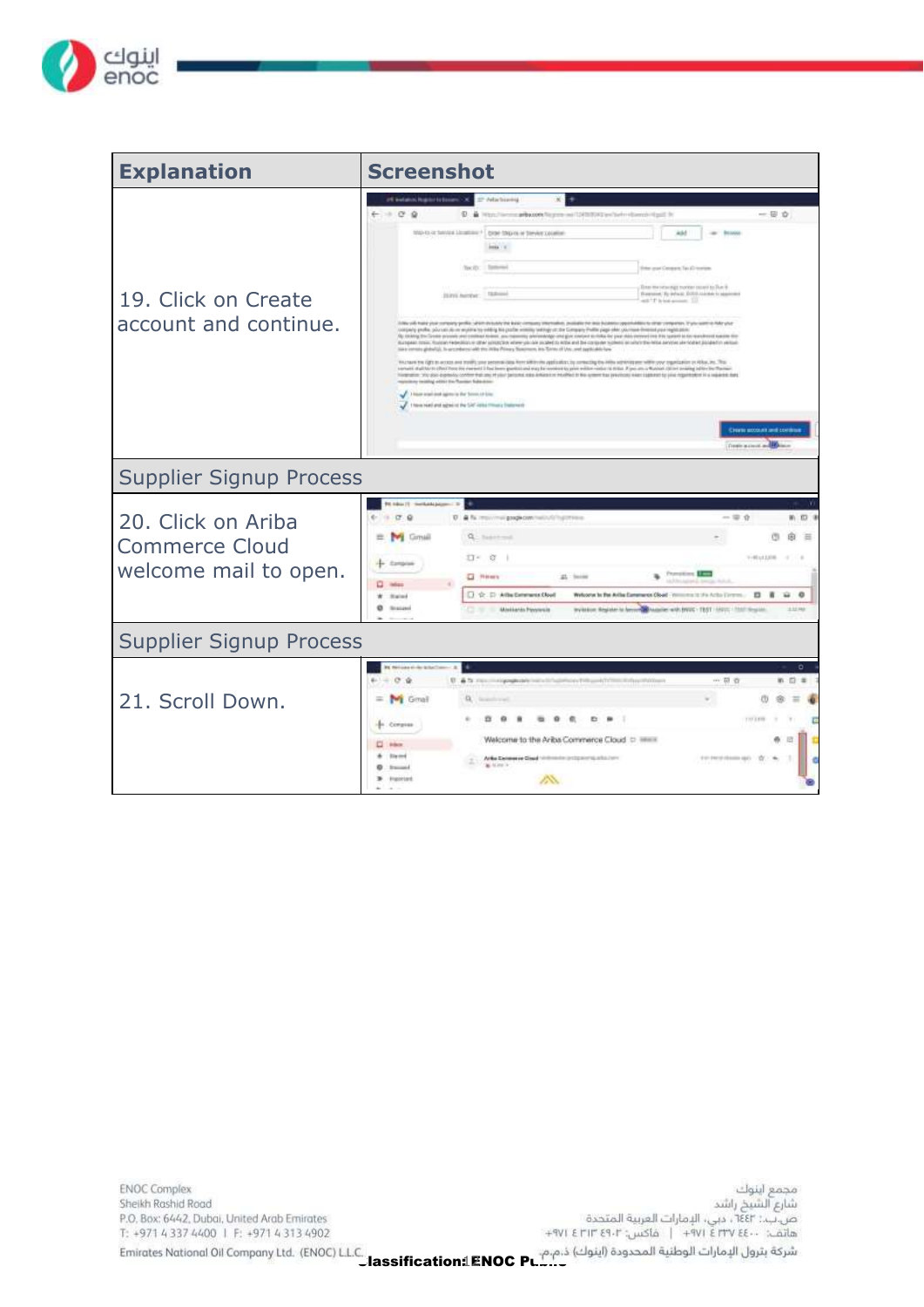

#### **3. Supplier Login Process**



**ENOC Complex** Sheikh Rashid Road P.O. Box: 6442, Dubai, United Arab Emirates T: +971 4 337 4400 | F: +971 4 313 4902

Jassification: ENOC Public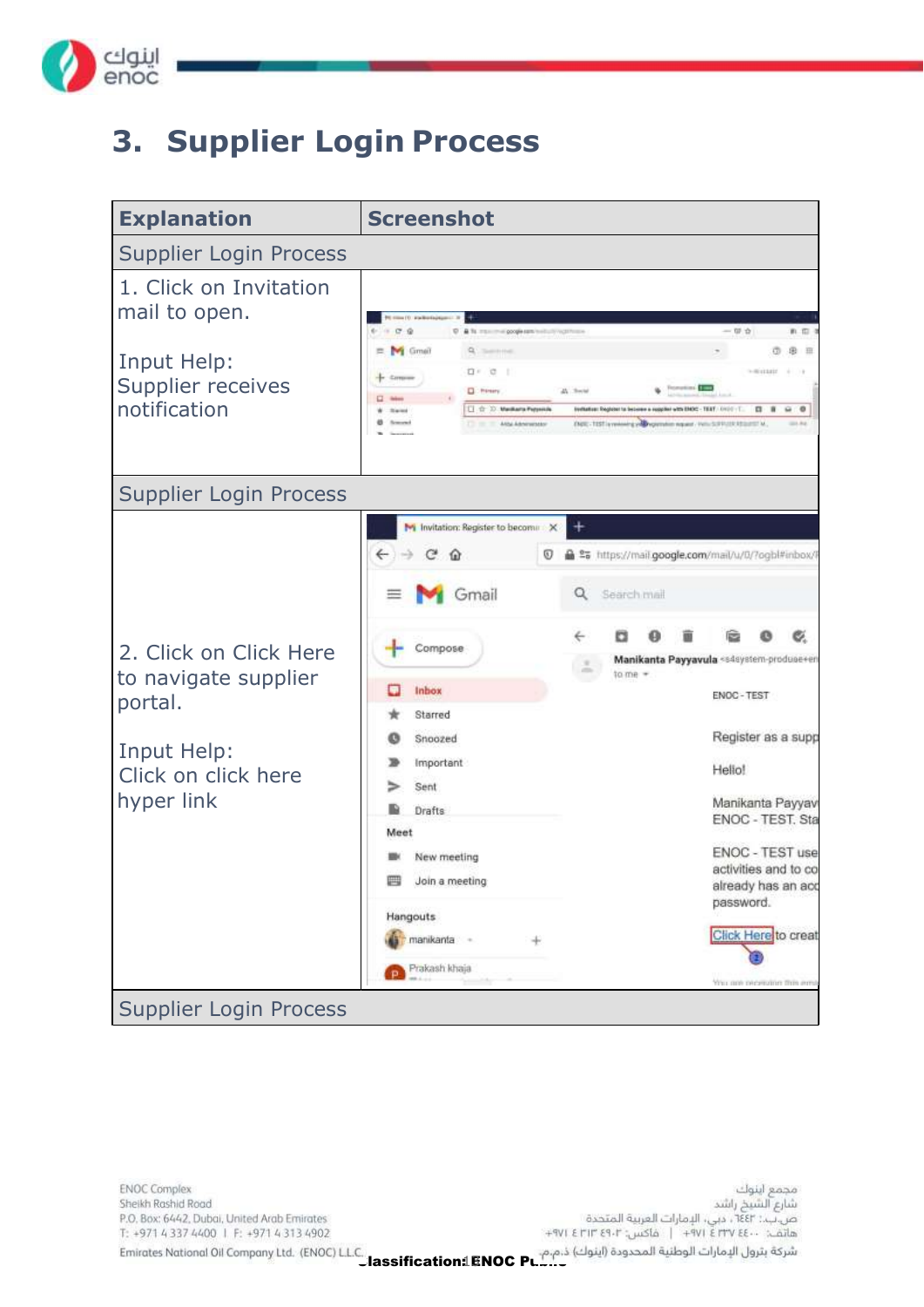

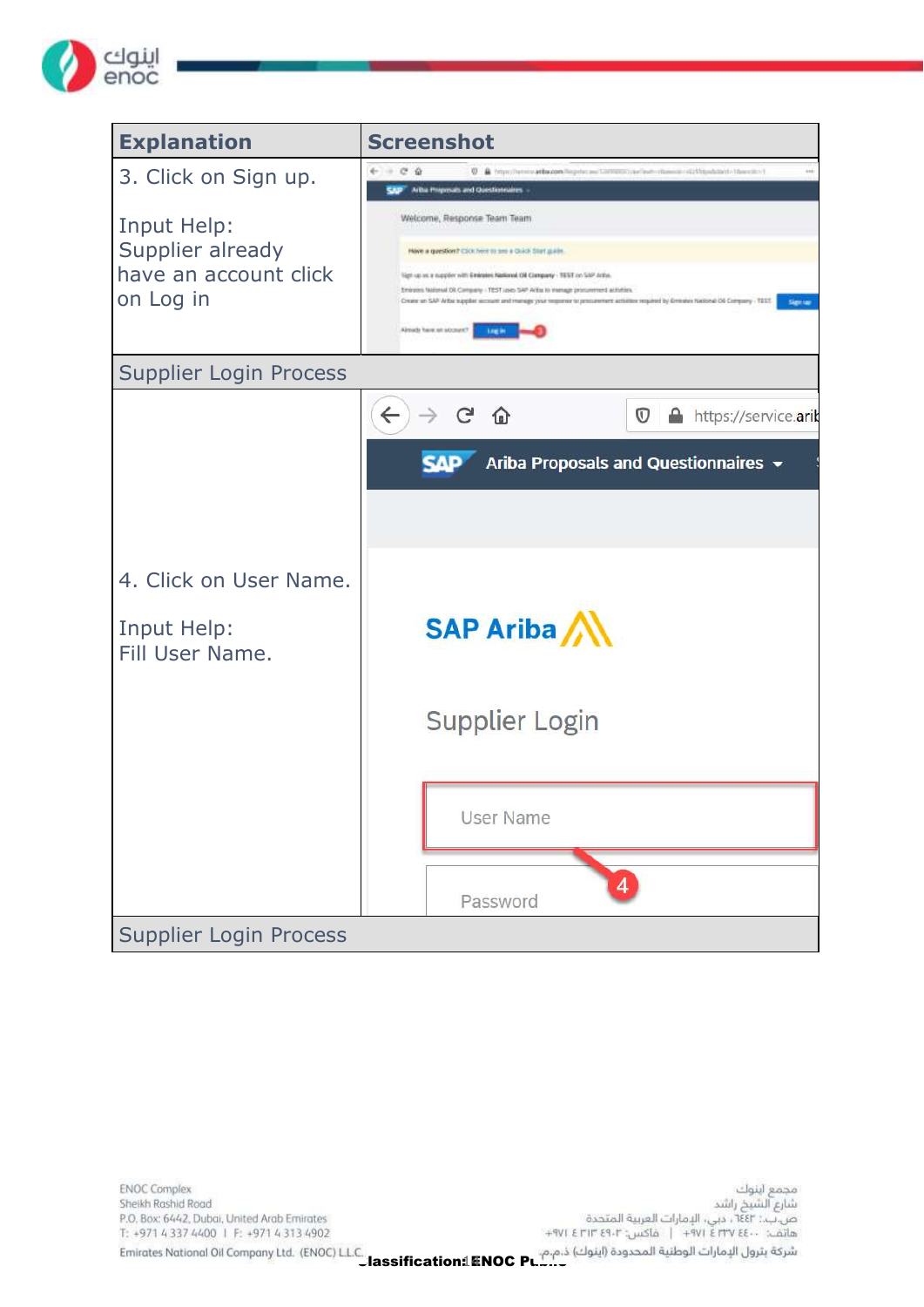

| <b>Explanation</b>            | <b>Screenshot</b>                                                             |
|-------------------------------|-------------------------------------------------------------------------------|
|                               | $\leftarrow$<br>$\rightarrow$ C A<br>$\circledcirc$<br>A https://service.arib |
|                               | <b>SAP</b><br>Ariba Proposals and Questionnaires v                            |
|                               |                                                                               |
|                               |                                                                               |
|                               | SAP Ariba                                                                     |
| 5. Fill Password.             |                                                                               |
|                               | Supplier Login                                                                |
|                               |                                                                               |
|                               | <b>User Name</b>                                                              |
|                               | Password                                                                      |
|                               | Login<br>5                                                                    |
| <b>Supplier Login Process</b> |                                                                               |